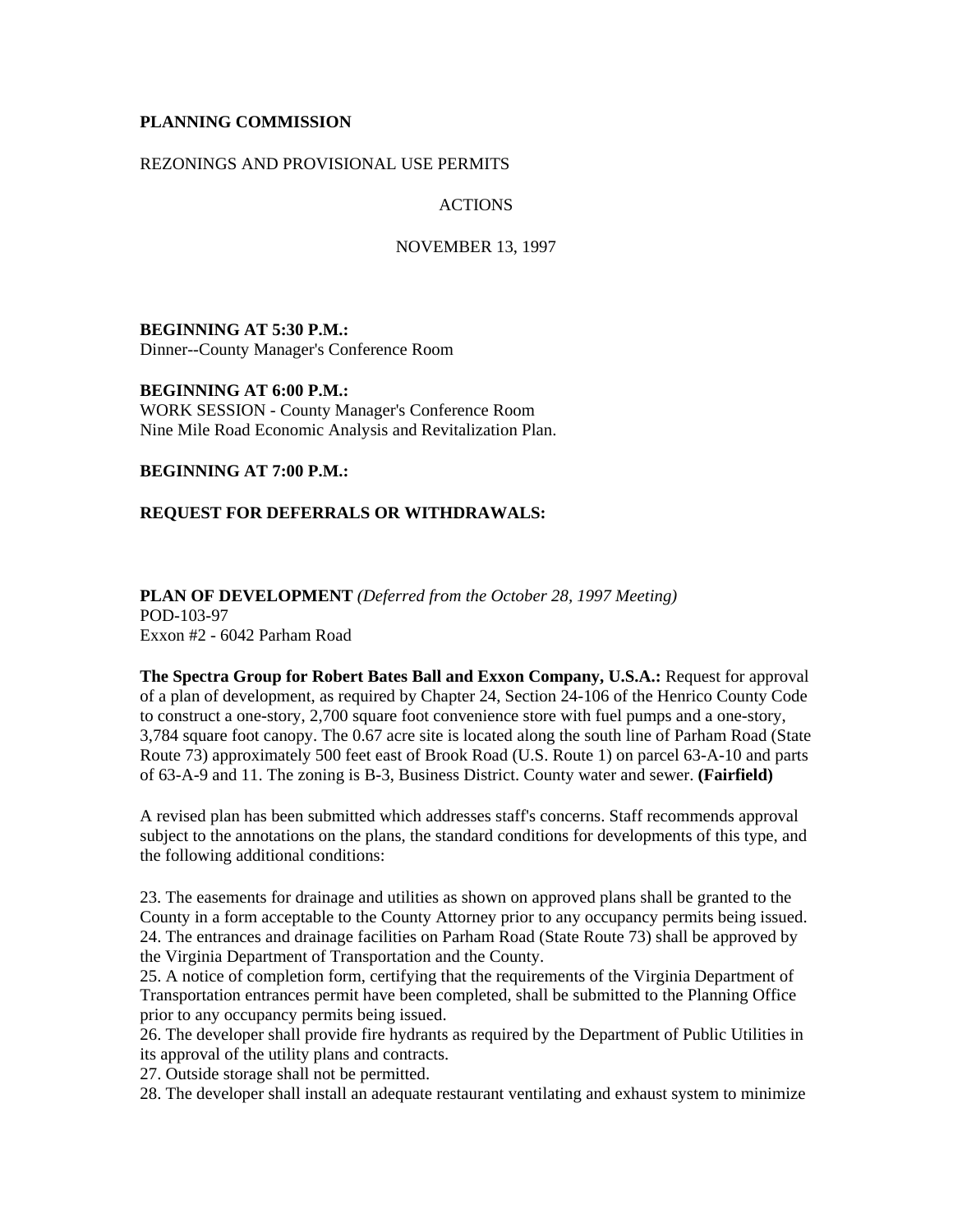smoke, odors, and grease vapors. The plans and specifications shall be included with the building permit application for review and approval. If, in the opinion of the County, the type system provided is not effective, the Commission retains the rights to review and direct the type of system to be used.

29. The certification of building permits, occupancy permits and change of occupancy permits for individual units shall be based on the number of parking spaces required for the proposed uses and the amount of parking available according to approved plans.

30. Any necessary off-site drainage easements must be obtained in a form acceptable to the County Attorney prior to final approval of the construction plans by the Department of Public Works.

31. Deviations from County standards for pavement, curb or curb and gutter design shall be approved by the County Engineer prior to final approval of the construction plans by the Department of Public Works.

32. Insurance Services Office (ISO) calculations must be included with the utilities plans and contracts and must be approved by the Department of Public Utilities prior to the issuance of a building permit.

33. The approval of the construction plans by the Department of Public Works does not establish the curb and gutter elevations along the Virginia Department of Transportation maintained rightof-way. The elevations will be set by the contractor and approved by the Virginia Department of Transportation.

34. Evidence of a joint ingress/egress and maintenance agreement must be submitted to the Planning Office and approved prior to the issuance of a certificate of occupancy for this development.

# **(Staff Report by Leslie News)**

**ACTION:** Approved

### TUCKAHOE:

C-74C-97 **Curtis B. Mellon for MJPF Corporation:** Request to conditionally rezone from O-2C Office District (Conditional) and R-2A One Family Residence District to O-2C Office District (Conditional), Parcels 68-2-A-22 and 23, and part of Parcel 68-2-A-21, containing approximately 1.0 acre, located on the east side of Pemberton Road approximately 200' south of Three Chopt Road. A dental office is proposed. The use will be controlled by proffered conditions and zoning ordinance regulations. The Land Use Plan recommends Suburban Residential 1 development, 1.0 to 2.4 units net density per acre, for this site. **(Staff presentation by Mark Bittner)**



**ACTION:** Recommended for denial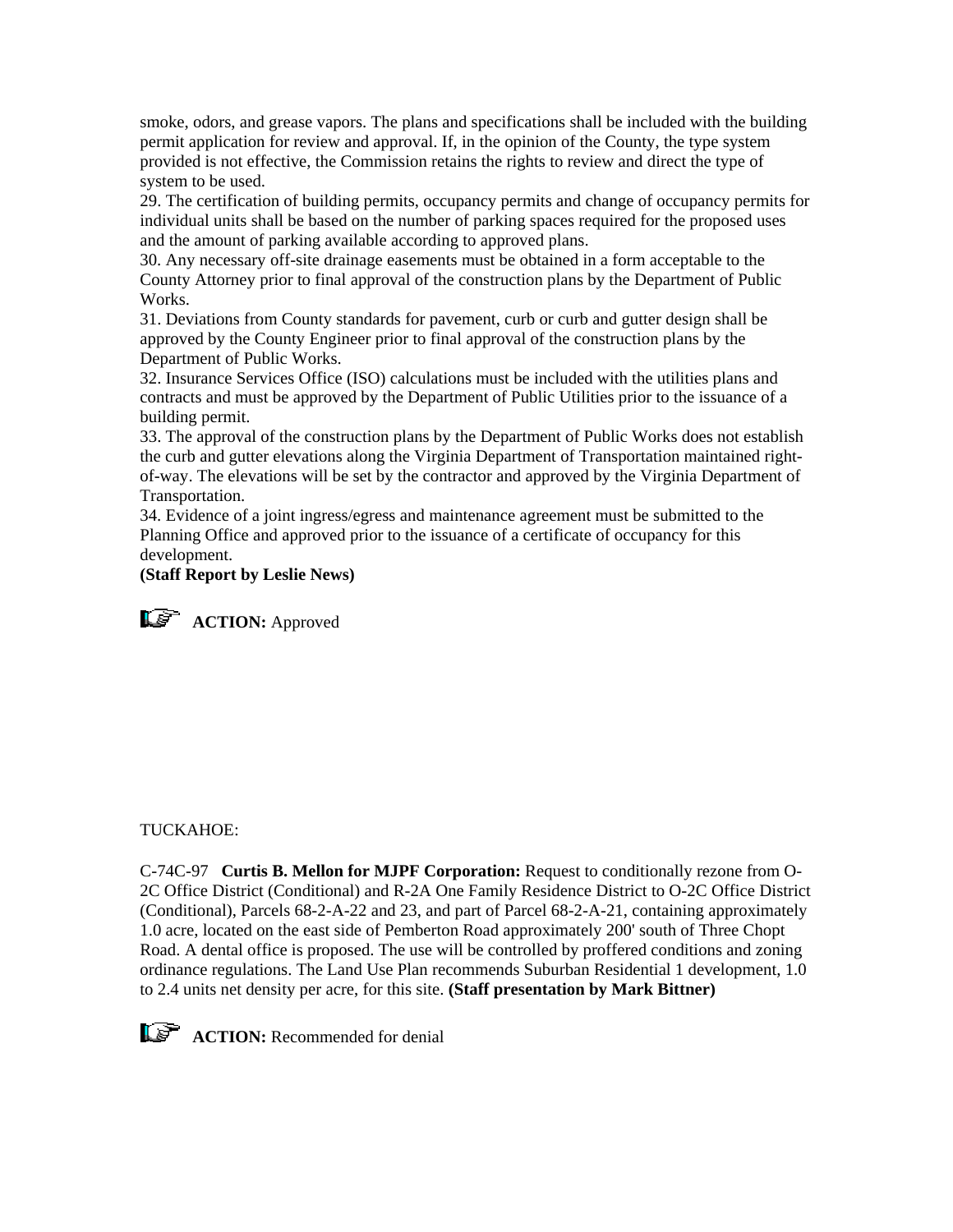C-75C-97 **Glenn R. Moore for Beverly Hills, Inc. c/o E. Carlton Wilton, Jr.:** Request to conditionally rezone from B-1 Business District to B-2C Business District (Conditional), part of Parcel 100-12-D-3 and Parcel 100-12-D-4 (in the Greenbrier Hills Subdivision), containing 1.48 acres, located at the northwest corner of the intersection of Quail Lane and Patterson Avenue. A pharmacy is proposed. The use will be controlled by proffered conditions and zoning ordinance regulations. The Land Use Plan recommends Commercial Concentration development for this site. **(Staff presentation by Mark Bittner)**



# VARINA:

*Deferred from the September 11, 1997 Meeting:*

C-51C-97 **Philip deB. Rome for Sauer Properties, Inc.:** Request to conditionally rezone from A-1 Agricultural District to M-1C Light Industrial District (Conditional), Parcels 193-A-24 and 31, containing 81.30 acres, located on the southeast corner of Laburnum Avenue and Seven Hills Boulevard. The site is also in the Airport Safety Overlay District. Industrial development is proposed. The use will be controlled by proffered conditions and zoning ordinance regulations. The Land Use Plan recommends Planned Industrial development for this site. **(Staff presentation by John Merrithew)**



**ACTION:** Deferred at applicant's request to December 11, 1997

### *Deferred from the September 11, 1997 Meeting:*

C-55C-97 **Philip deB. Rome for Sauer Properties, Inc.:** Request to conditionally rezone from A-1 Agricultural District and M-1 Light Industrial District to M-2C General Industrial District (Conditional), Parcels 193-A- 25, 26 and 194-1-A-1 and 2 (Seven Hills Industrial Center), containing 45.23 acres, located on the southeast corner of Seven Hills Boulevard and Miller Road. The site is also in the Airport Safety Overlay District. Industrial development is proposed. The use will be controlled by proffered conditions and zoning ordinance regulations. The Land Use Plan recommends Planned Industrial development for this site. **(Staff presentation by John Merrithew)**



**ACTION:** Deferred at applicant's request to December 11, 1997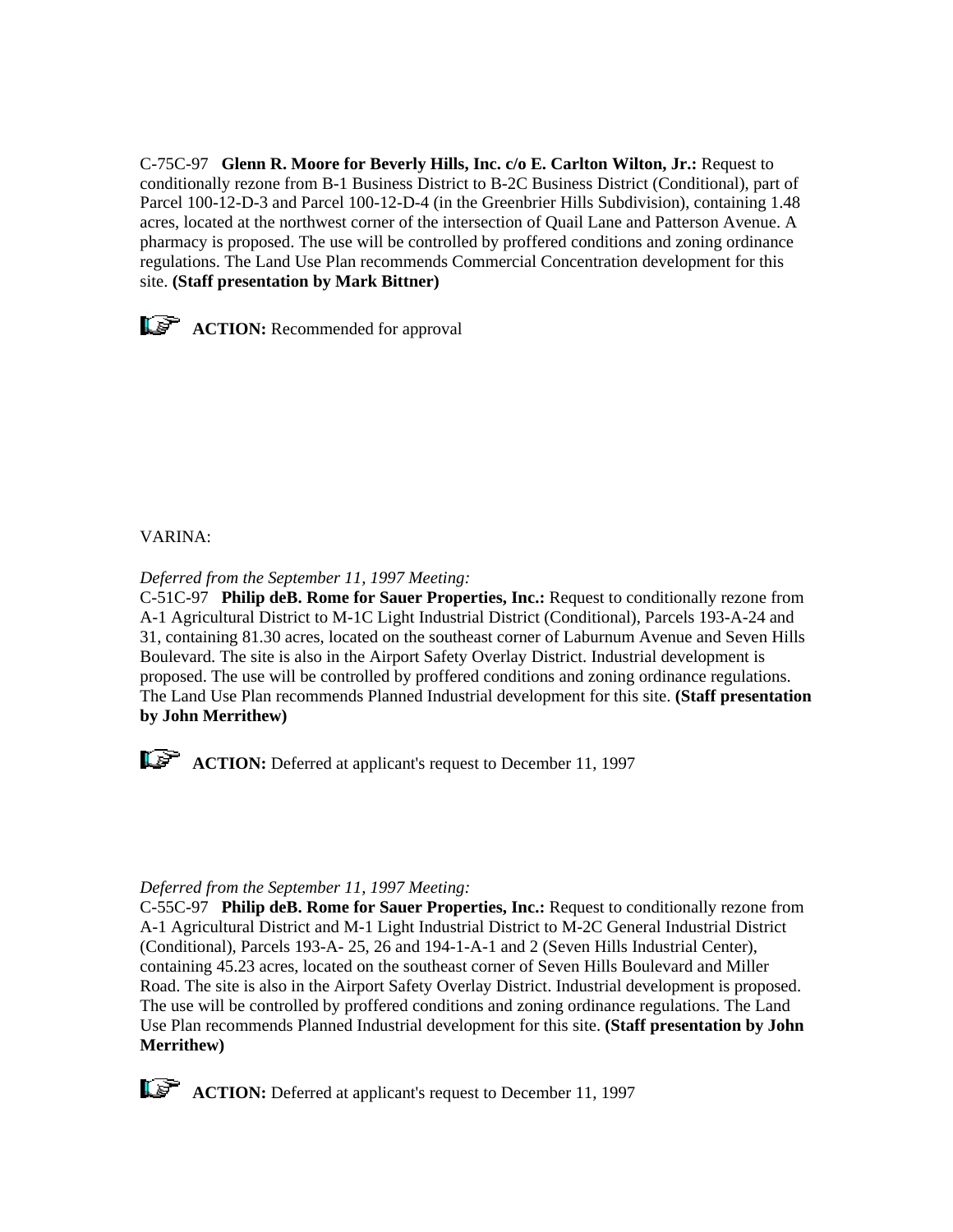P-14-97 **Lewis White for Nextel Communications, Inc.:** Request for approval of a provisional use permit in accordance with Sections 24-95 (a) and 24-122.1 of Chapter 24 of the County Code in order to construct and maintain a 195' self-supporting wireless lattice-type tower, a 10'x20' communications shelter and space for additional users on part of Parcel 150-A-63, containing 0.2 acres (10,000 square feet), located on the west side of I-295 approximately 1800 feet south of the Airport Drive interchange. The site is zoned A-1 Agricultural District. **(Staff presentation by Jim Lehmann)**



C-76C-97 **Gary Weinberger for Swift Transportation Co., Inc.:** Request to conditionally rezone from A-1 Agricultural District to M-2C General Industrial District (Conditional), Parcel 182-A-20, containing approximately 11.00 acres, located on the west line of Miller Road approximately 489' south of its intersection with Charles City Road. Private truck and trailer parking is proposed. The use will be controlled by proffered conditions and zoning ordinance regulations. The Land Use Plan recommends Heavy Industry on this site. **(Staff presentation by Mark Bittner)**



**ACTION:** Recommended for approval

### BROOKLAND:

P-15-97 **Richard H. Youngblood, III for Cedar Knoll Development Corp.:** Request for approval of a provisional use permit in accordance with Sections 24-12.1, 24-95 (q) and 24-122.1 of Chapter 24 of the County Code, governing controlled density development, in order to amend Condition number 4 of the existing provisional use permit, P-23-96 , for the Brookhaven Subdivision. The site is located north of Cherrystone Avenue beginning at its intersection with Gillis Street. The site is zoned R-3C One Family Residence District (Conditional).(**Staff presentation by John Merrithew)**

**ACTION:** Recommended for approval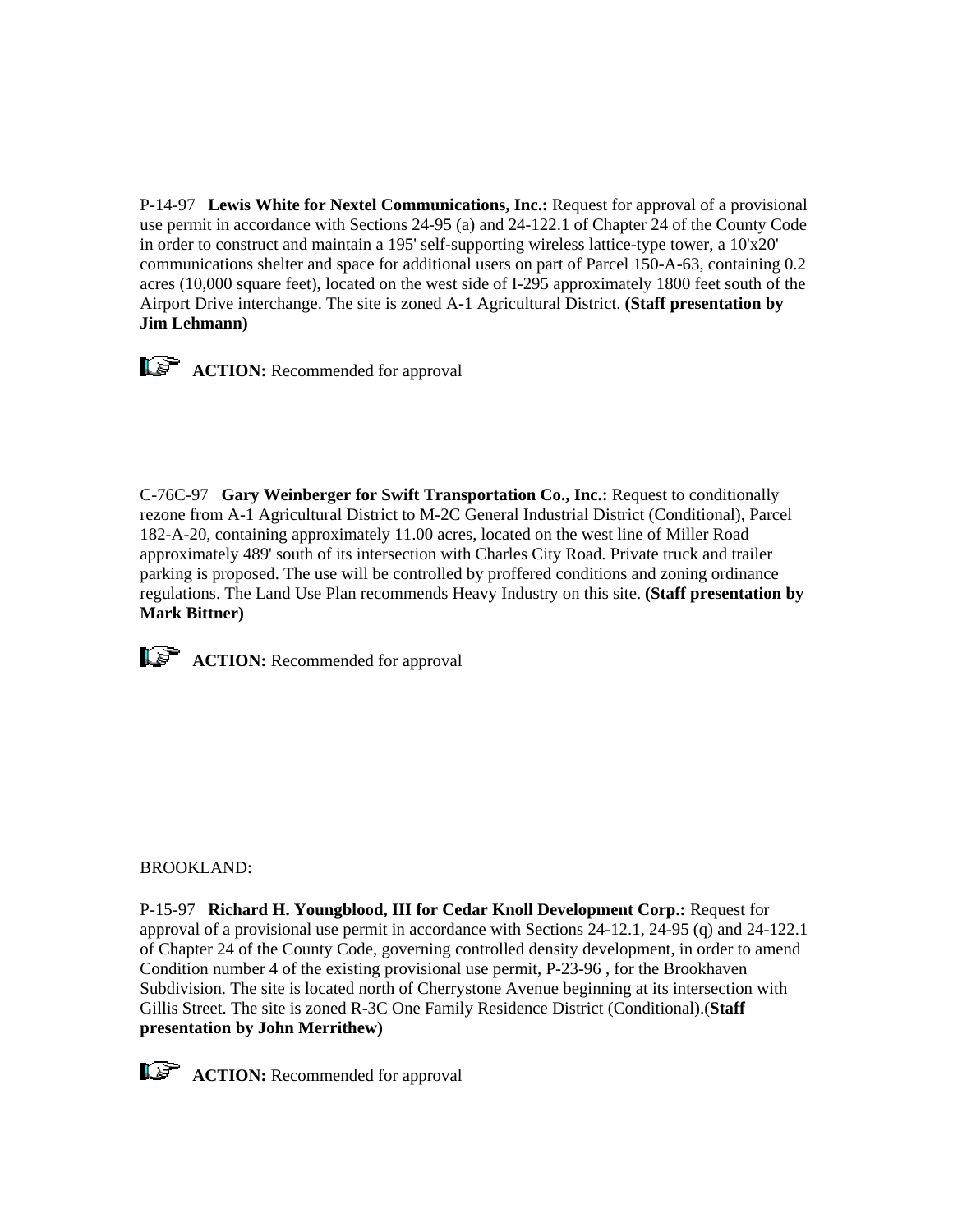C-81C-97 **Christopher T. McGee for Springfield Land Development Group, c/o Sonny Haynes, Haynes Jeep Eagle:** Request to conditionally rezone from A-1 Agricultural District to B-3C Business District (Conditional) Parcels 49-A-33 and 34, containing 4.012 acres, located at the northeast corner of Springfield Road and Huron Avenue. An automobile and truck storage lot is proposed. The use will be controlled by proffered conditions and zoning ordinance regulations. The Land Use Plan recommends Suburban Residential 1 development, 1.0 to 2.4 units net density per acre. **(Staff presentation by Nancy Gardner)**

**ACTION:** Deferred at applicant's request to December 11, 1997

# FAIRFIELD:

P-16-97 **Wingate & Kestner for Commerce, L. L. C.:** Request for approval of a provisional use permit in accordance with Sections 24-12.1, 24-95 (q) and 24-122.1 of Chapter 24 of the County Code in order to develop a controlled density residential development on Parcels 43-A 27, and 43, located on the east line of Telegraph Road 0.1 mile north of its intersection with New York Avenue. The site is zoned A-1 Agricultural District and R-2A One Family Residence District. An application to rezone the site from A-1 Agricultural and R-2A One Family Residence District to R-3AC One Family Residence District (Conditional) was denied by the Board of Supervisors on October 22, 1997. The R-3A District (Controlled Density) permits densities up to 3.7 units per acre. **(Staff presentation by John Merrithew)**



**ACTION:** WITHDRAWN BY APPLICANT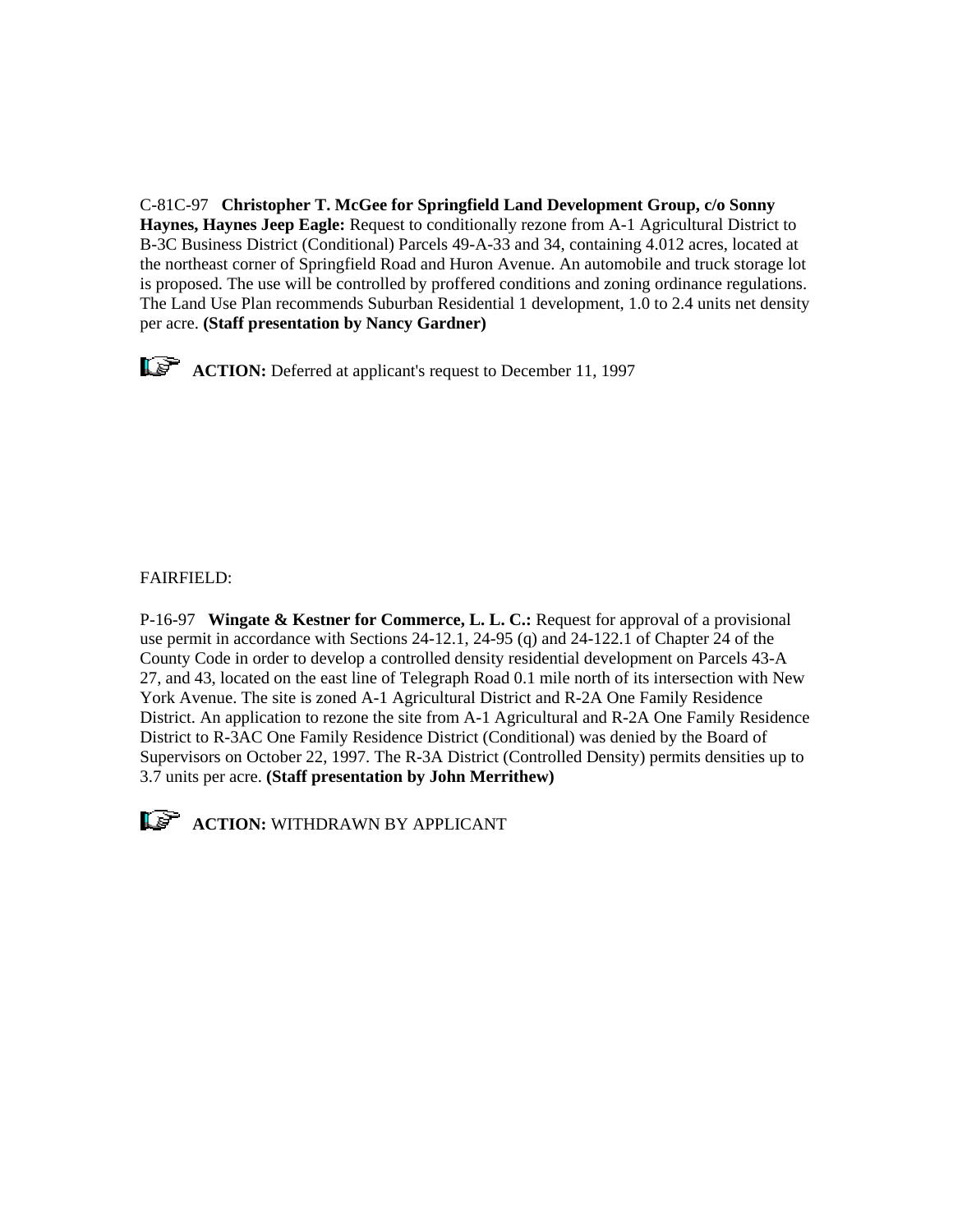# THREE CHOPT:

C-77C-97 **Jay M. Weinberg for Broadvest Associates Limited Partnership:** Request to amend proffered conditions accepted with rezoning case C-51C-96 on Parcels 48-A-33A and 34, containing 5.072 acres, located on the north line of W. Broad Street (U. S. Route 250) approximately 226' west of its intersection with Gaskins Road. The existing zoning is B-2C Business District (Conditional). The Land Use Plan recommends Commercial Concentration and Multi-family Residential, 6.8 - 19.8 units net density per acre for this site. An amendment of the proffered condition relating to fence construction is proposed. **(Staff presentation by Lee Yolton)**



C-78C-97 **Jay M. Weinberg Sunrise Development, Inc.:** Request to conditionally rezone from R-2 One Family Residence District to R-6C General Residence District (Conditional), Parcel 79- A-69, containing 6.33 +- acres, located at the northeast corner of the intersection of Michael Road and Parham Road. Housing for the elderly is proposed. The R-6 District permits densities up to 19.8 units gross density per acre. The Land Use Plan recommends Suburban Residential 2 development, 2.4 to 3.4 units net density per acre. **(Staff presentation by Lee Yolton)**



**ACTION:** Recommended for approval

C-79C-97 **Jay M. Weinberg for Summit Properties:** Request to conditionally rezone from A-1 Agricultural District to O-2C Office District (Conditional), RTHC Residential Townhouse District (Conditional) and R-5C General Residence District (Conditional), Parcels 58-A-3, 4, 5, 6, 6A and 31, containing 48.9 acres, located on the north line of Three Chopt Road approximately 440' west of its intersection with Gaskins Road. Office, townhouses and apartments are proposed. Uses will be controlled by proffered conditions and zoning ordinance regulations. The RTH District permits densities up to 9.0 units gross density per acre and the R-5 District permits densities up to 14.52 units gross density per acre. The Land Use Plan recommends Environmental Protection Area, Office and Urban Residential development, 3.4 to 6.8 units net density per acre. **(Staff presentation by John Merrithew)**

**ACTION:** Deferred at applicant's request to December 11,1997